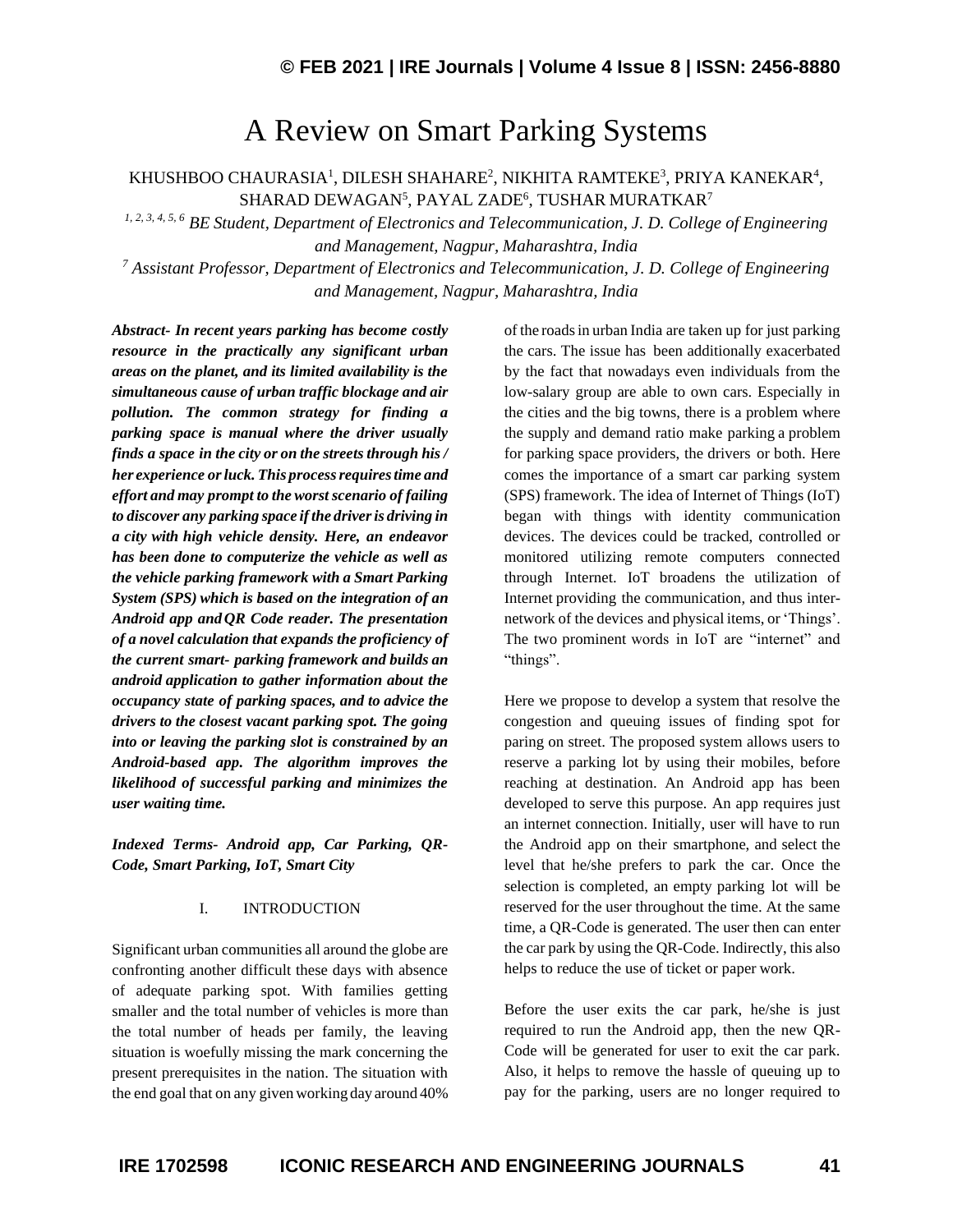search for small notes or coins when paying as well. In addition to the Android app, a car park management system has been developed to govern the entering and exiting of cars in the car park.

This management system is used to verify the validity and integrity of the QR-Code.

Proposed system not only targeted on the aforementioned issues, but also security measure is taken into consideration. In this case, the security measure is referring to how good the system can prevent the user from cheating on the car park charges. This is also one of the aspects that determine whether the car park management will choose to adopt the system. Furthermore, the system also attempts to minimize the amount of data communication required. For example, users are only required to go online when making reservation, or while scanning the QR Code. It is not necessary for them to stay online for the management system to determine whether they have pay forthe correct amount or whether a valid QR-Code has been used.

The section I explains the Introduction. Section II presents the literature review of existing systems and Section III present proposed system architecture Section VI concludes our proposed system. While at the end list of references paper are presented.

#### II. LITERATURE REVIEW

Various methods are used to improve the intelligent parking mechanisms. Study of these existing systems shows that these systems need little or more human intervention for the functioning. One of the existing systems is [1] Intelligent Systems for Car Parking with Image Processing. In this paper, a brown rounded image on parking slot is captured using the camera and it is used to detect the free parking slots. The currently available parking spaces are displayed on the sevensegment display. First, the image of the parking slot with the brown rounded image is taken. Then create the binary images according to the brown rounded images. Due to this, we have to remove the noise of the images and identifies the object boundaries. The image detection module determines which objects are round, by determining each objects area and perimeter. Accordingly, the free parking slots are allocated.

Another Existing method is Integration of [2] RFID and WSN Technologies in a Smart Parking System. Basically, the SPS provides innovative services for the automatic supervision of paid parking spaces through the deployment of an IEEE 802.15.4-based WSN able to collect and deliver the data to the central server. A customized application on the server analyzes the received information and also sends an alert message to the mobile application of the traffic cop in case of unauthorized use of a reserved space or expiration of a parking receipt. Drivers can also use the system to pay the fee. The framework of the system consists of WSNs, Smart Gateway (SG), Central Server (CS) and two different mobile applications, called Parking App and Policeman App, designed for vehicle drivers and traffic cops, respectively. The main peripherals of the deployed Zigbee network are Router (R) and Coordinator (C) nodes. The R nodes provide forwarding and routing capabilities, where the c node collects the received data and forwards them to the Central Server. In the RFID- WSN integrated system, the Router Reader (RR) node typology has been introduced, which identifies an R node interfaced with a UHF RFID reader. The designed system consists of a WSN with some R node and RR nodes are spread out in the parking area. In particular, R nodes, equipped with a light sensor, are placed on each parking slot to monitor their state, while the RR nodes are on poles located their neighboring reserved parking space.

The information retrieved by the nodes is delivered, in a multi-hop manner, to the C node, which delivers them to the Smart Gateway. This last one, in turn, tests the collected data and sends them, together with the position of the parking zone, to the CS. the SG provides also an NFC way to finalize user's payment for their parking fee. The main function of the RR nodes includes control the reserved parking space and fill that space by using only authorized cars, labeled by UHF RFID tags. More specifically, when the CS receives the information that a reserved parking space has been occupied, it checks if a new RFID tag has been read by the RR node responsible for controlling that specific reserved space, and, in such a case, it verifies its authorizations. The CS maintains a database handling a lot of information about parking spaces available and user's payments.

In case of improperly use of a reserved space or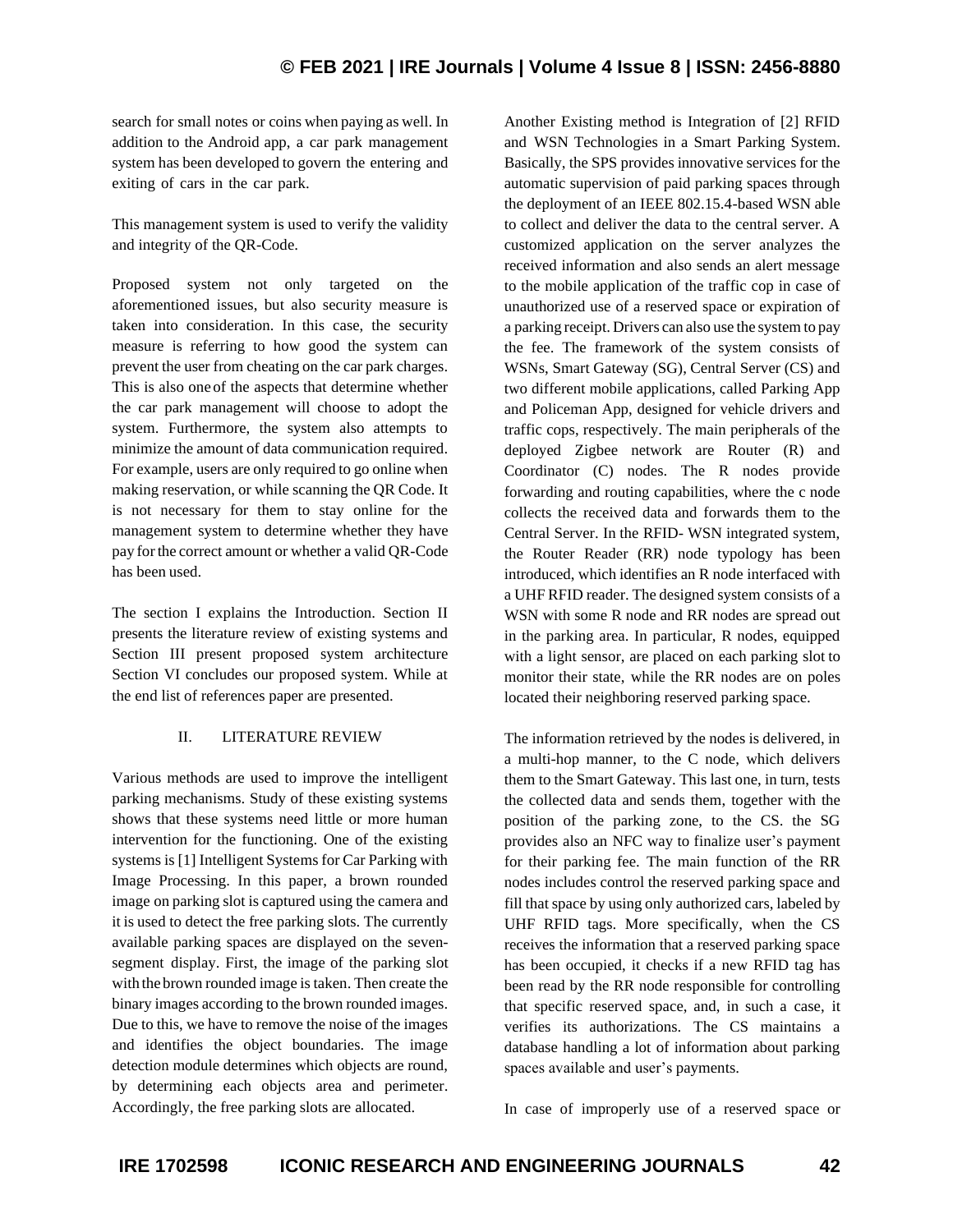expiration of parking receipt, a parking monitoring application on the CS informs the traffic staff, exploiting the Google Cloud Messaging (GCM) [3] a vision-based car parking system includes 2 type of images. The positive image and negative image. The positive image contains images of cars from various angles but the negative image does not contain the images of cars, based on these two images parking slots are reserved.

As been stated in [4], this involves renting a special number to receive the SMS. If the system was to allow users to pay for the parking through SMS, part of the income may have to go to the local mobile operator as well. Indirectly, this can lead to increase in implementation cost and time.

Besides SMS, few companies have started to use QR-Code in their parking system as well. However, these systems are developed for the on-street parking, and QR- Codes are mainly being used to replace parking meters. For example, [5] and [6] have been working on replacing the mechanism of paying through the parking meters, with a new mechanism that uses QR-Code and mobile application. In this case, user is just required to scan the QR-Code on the parking meter, and settle the payment through the mobile application. This allows users to extend their session easily and remove the hassle of searching for coins. Overall, the idea of using QR-Codes for gated parking is still very new.

The basic idea is to reserve and/or pay for the parking by using SMS. For example, [7], has proposed a system that allows user to reserve a parking lot by using SMS. After a SMS is received, the system will reply the user through SMS, the parking lot allocated, password to enter the car park, as well as date and time. User then can enter the car park by using the password given.

Another system that uses SMS to reserve a parking lot is proposed in [8]. In addition to SMS, it also incorporated a Breadth First Search (BFS) algorithm to determine the parking lot that will be allocated to a user. Although the use of SMS can be very convenient, the deployment of such system requires the support from local mobile operator.

One of the intelligent systems for car parking has been proposed by making use of Image processing [9]. In this system, a brown rounded image on the parking slot is captured and processed to detect the free parking slot. The information about the currently available parking slots is displayed on the 7-segment display. Initially, the image of parking slots with brownrounded image is taken. The image is segmented to create binary images. The noise is removed from this image and the object boundaries are traced. The image detection module determines which objects are round, by estimating each object"s area and perimeter. Accordingly, the free parking space is allocated. A vision-based car parking system [10] is developed which uses two types of images (positive and negative) to detect free parking slot. In this method, the object classifier detects the required object within the input. Positive images contain the images of cars from various angles. Negative images do not contain any cars in them. The co-ordinates of parking lots specified are used as input to detect the presence of cars in the region. Haar-like features are used for feature detection.

However, limitations may occur with this system with respect to the type of camera used. Also, the coordinate system used selects specific parking locations and thus camera has to be at a fixed location. Limited set of positive and negative images may impose limitations on the system. Number Plate Recognition technique [11] for developing autonomous car parking system uses image processing basis to process the number plates of the vehicles. In this system, the image of the license number plate of the vehicle is acquired. It is further segmented to obtain individual characters in the number plate. Ultrasonic sensors are used to detect free parking slots. Then the images of number plate are taken and analyzed. Simultaneously, the current timing is noted so as to calculate the parking fees. The LCD displays "FULL" sign to indicate that a parking lot is not available. However, some limitations with the system include background colour being compulsorily black and character colour white. Also, analysisislimited to number plates with just one row.

Scientists with MIT constructed a good sensor bundle [12] with 2000 of which in important cars and trucks, measures typical pace, in addition to picking up the rocks or normal water while traveling. These people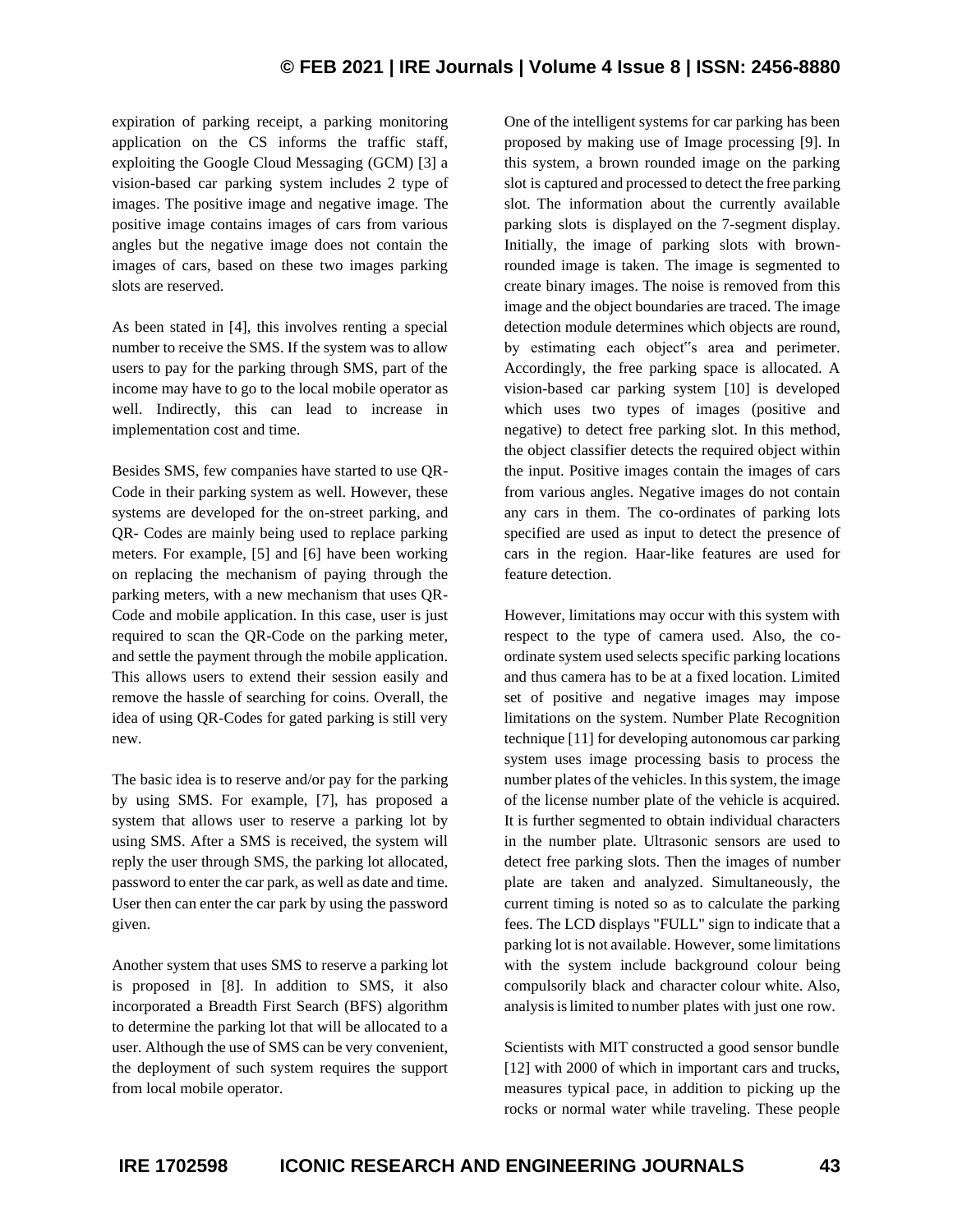## **© FEB 2021 | IRE Journals | Volume 4 Issue 8 | ISSN: 2456-8880**

find vehicles using disturbances within earth's magnet niche as a result of vehicles. People examine diverse approaches to depend on new or used cars. Most are inroad inductive loops, probe vehicles within site visitors, entry to permanent magnetic devices, us going for wise streets studs, some machine eye sight solutions (with problems) and using info because of mobile or portable mobile phone network. The job objectives are solving the efficient potential customers' operations and road safe practices obstacle by providing some assembly to get customer info.

Hsiao-Kuang, et al. (2014) proposed WSN-based traveling facts range along with communication process. These people engineered in addition to prototype hardware in addition to applications WSN themes. Additionally, they establish you are the different parts of ITS for the reason that security subsystem, approach sub- system, execution subsystem in addition to communication sub-system. That they produced some nodes choices: vehicle machine (mobile nodes), roadside equipment (static nodes) along with intersection item (sink). One's own success targets solving that successful supervision and additionally road safety practices struggle by giving the composition to collect traffic knowledge [13].

Qing, et al, (2014) studied a good VANET that includes roadside entrance nodes. Their particular inter-vehicle conversation (IVC) process offers a couple of categories of connection; routine together with aware primarily based. Their specific purpose should be to improve safe practices. They were proven their specific criteria working with Matlab simulators and lastly accomplished concerning appliance applying smallish rural autos. Additionally, they highlight several other VANET implementations. You succeed targets curing the successful potential customers operations together with highway safe practices challenge by giving a good structural part to recover traffic data [14].

Venkateswaran et. al, (2014) provide some traffic monitoring process implemented as a result of WSN using the essence some bendable, efficient, low-cost in addition to low-maintenance Wi-Fi solution concerning choosing traffic related info to get generating safety warnings for black color sites down the road mobile phone network. Ones own WSN is made of a particular Entrance Node (GN) together with n Sensor Nodes (SNs) implemented on the roadside as per some close to linear topology[15].

Data within the SNs is usually collected from the GN in addition to delivered to Road Side Equipment (RSU) to blame for fusing the idea by means of trafficrelated data files produced just by free options. Their system has become tested using quite a few serious use-case circumstances. Their report comprises addition particulars by using TelosB. The work marks solving the useful traffic organization test by giving a good framework to get traffic data.

As per study by Chen, Na, et al. (2016) the necessities for a successful WSN construction designed for ITSs. These people surveyed WSN architectures and additionally stated a principal amount of HER projects. They've already labeled all of them straight into monitoring parking lots, traffic supervision in addition to influence, and traffic evaluation. They will talk about the main element aspects that will generate the model of WSN because of its. They are particular succeed targets solving this effective traffic organization obstacle together with improving upon buyer working experience by providing a competent WSN engineering [16].

Srinu, M. Venkata, and B. Shiva Shankar (2016) concentrate on detailed analysis of the mobile phone network topology, energy conserving and additionally stability in addition to integrity. These people seal the deal electronic style and design associated with multilevel sensor node and additionally mobile phone network methods suited to urban open take strategy via the internet travel and leisure buses, could be administered with real- time, to achieve the purpose of intelligent operations. It offers higher cost performance look when placed against today's Navigation Systems applied to general public transit strategy. People present their particular answer, however, certainly no comparison created from by using prevailing treatments. Their work objectives curing this powerful traffic organization concern by providing an assembly to accumulate traffic facts [17].

Merriman et. al, (2016) studies show a powerful construction to enhance the safe practices from road travel around applying WSN and Wireless Bluetooth.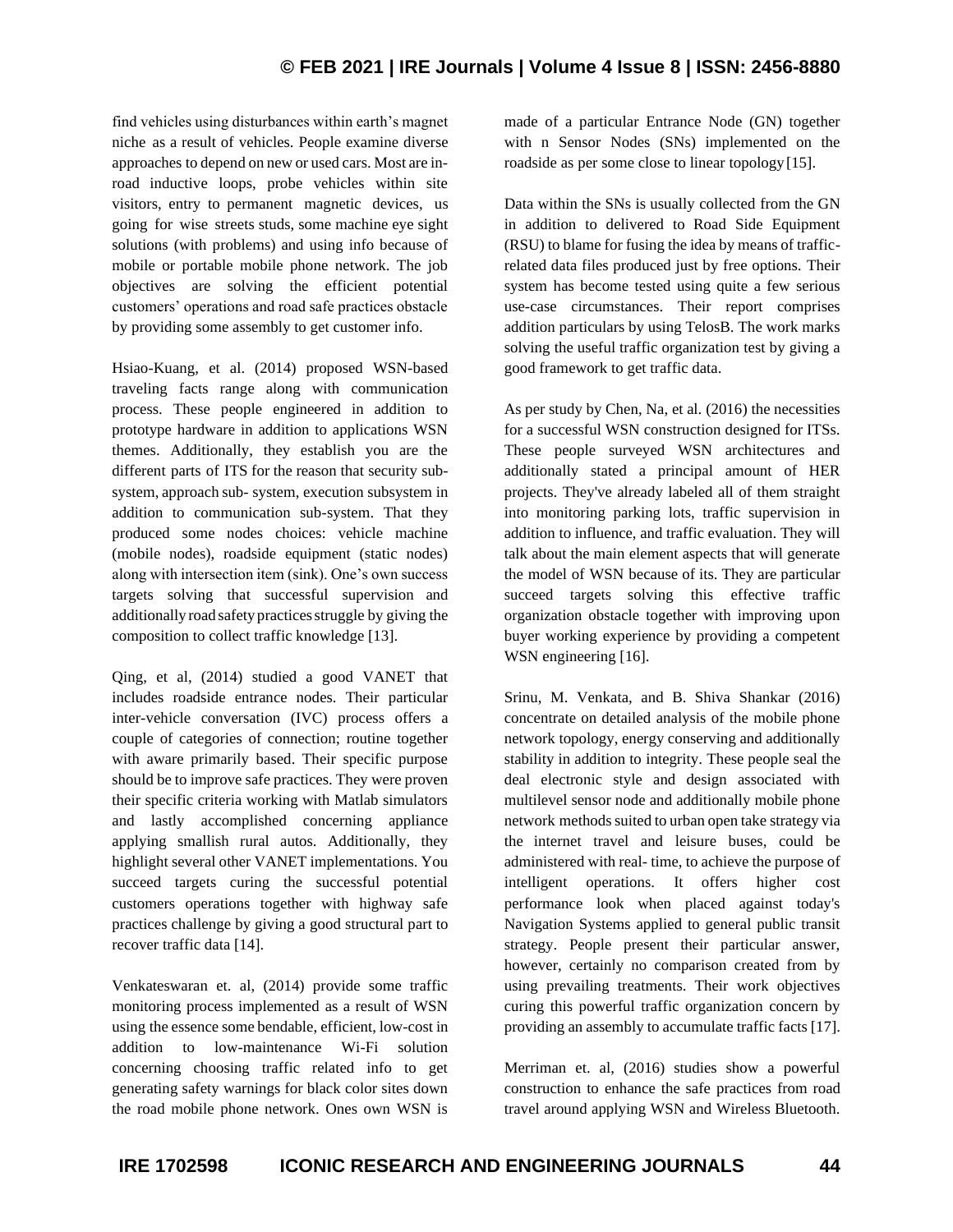Most people additionally discuss an ad-hoc mobile phone network creation relating to vehicles in addition to facts trading sensed as a result of detectors. Their simulation effects demonstrate which Wireless Bluetooth along with sensor systems can be used collaboratively to increase wellbeing with streets travel around. Additionally, they highlight a lot of pattern factors for its. You will get the job done targets at curing the street welfare challenge by giving some knowledge selection structural part determined by WSN in addition to Bluetooth [18].

Chen, Xiaohong, et al. (2016) speak about heterogeneous wireless sensor network to get traveling system functions. Inside their daily news, WSN uses inside The Country's, that transportation techniques along with the employ middleware to help you combine heterogeneous Wi-Fi cooperative subjects usually are talked over [19]. They describe various hardware tools which might be utilized since mobile cooperating toys within the prototype functions. Some functions from each hierarchical stage along with an inter-hierarchical stage practical application have with results from those tests around researching the feasibility of using middleware inside actual take program applications.

Inside their proxy newspaper, Xiaohong, et al, provide a fantastic comparison associated with mobile technologies and some more ITS jobs on their extension daily news. Both of their functions aim at helping you out with the useful traffic direction struggle by providing a good assembly to accumulate traffic data files choosing heterogeneous WSN.

Zips, Patrik, Martin Böck, and Andreas Kugi (2016) additional analyze the number of choices associated with exploitation the technological know-how from WSN within A. In-depth detailed description from sensor node developed for sensing the intensity of magnetic discipline in addition to velocity is commonly given. By way of example, an offered sensor is needed to help sense the acceleration involving moving vehicles so to classify the vehicles' corresponding their predicted proportions [20]. You succeed targets in clearing up that efficient traffic direction test just by keeping track of vehicles in addition to classifying these in line with one's own span shape.

Sabnam et. al, (2016) in the Double Abdullah University or college involving Scientific discipline together with Knowhow work with unaggressive infrared along with an ultrasonic sensor to help you classify new or used cars and additionally discover flooding at pavements. Their own operate targets helping you out with this effective traffic direction in addition to roads essential safety difficulties by checking vehicles, classifying him or her and additionally discovering flood upon streets [21].

It can be described as suite associated with the wise transfer, streets essential safety along with logistics solutions perfectly engineered inside Qatar as a result of Qatar Movability Originality Target. Masaryk relies on getting involved in collecting real-time traffic data files out of a variety of sources then gives the traffic tender data files as a result of their Labeeb base to produce real-time traffic information. This post is commonly employed through the several apps and products and services around Masaryk, such as itrafficMon (traffic monitoring within real-time), iTripPlanner (trip planning service choosing real-time information), iFleet (intelligent navy manager), iDispatch, iChildSafety, and others [22]. Their particular suit associated with solutions aim for effective traffic management, safe road practices together with maximizing visitor knowledge.

Jannati et. al, (2016) can be some other loaded and additionally accommodate stage by way of QMIC that will work with real-time monitoring of quality of air as well natural world circumstances. The idea will allow users to get into these kinds of information and facts by way of innovative functions which can be reached because of various programs including portable shipping, world-wide-web, TXT, and approach partnership. The following base can provide other improvements to be able to end user knowledge [23].

This info is usually useful to establish the intelligent assistance and additional uses which tackle the needs of numerous user segments. This device provides a framework to accumulate facts for useful traffic operations. San Francisco's Municipal Travelling Service proven SFpark to use cutting edge solutions along with plans to boost parking around San Francisco Bay area by lessening traffic by facilitating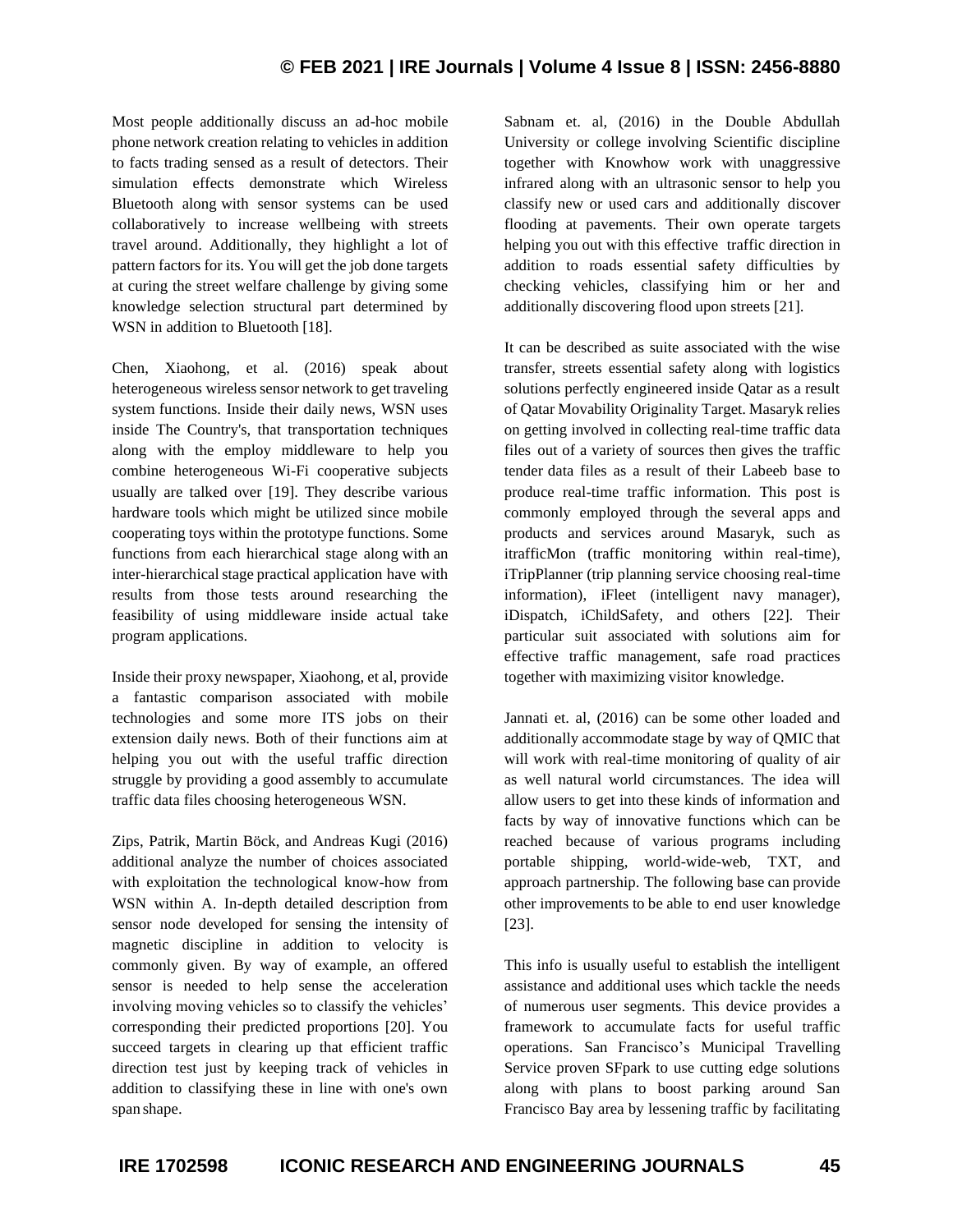drivers look for parking rewards most people. SFpark functions applying intelligent costs to make sure that owners can quickly see offered spaces. This approach mission provides a system to improve customer practical experience further.

Protected Route Train engines for any Setting can be a Euro Commission-funded task to check out along with trial technological know-how and tips for this protected platooning associated with highway vehicles, some travelling process when various vehicles usually are in electronic format coupled together in a very "road train", with solely that steer operator around practical influence. The studies in addition to advancement have been carried out by a few car or truck manufacturers along with Volvo within the guide. This SARTRE platooning program imagines the platoon all the way to six vehicles associated digitally, along with the steer automotive regulated using a specific person, avoiding consequently people pursuing, for the reason that servant vehicles.

Focused at commuters in autos, but probably industrial vehicles and additionally chartering, drivers could become a member of together with going away the platoon for the can. So that you can bring down any costs, the technological know-how for the method is to be reached through from the corner elements, and specifically not having necessitating expensive modifications so that you can be interstate infrastructure. This undertaking supplies methods for properly manage traffic and increases practical user experience despite the fact that driving a motor vehicle autonomously within a road show.

Chatzigiannakis (2016) studied Valeo will be an assisted parking method that will application a few devices and various factors that can help people fit their vehicles straight into perhaps even a smallest parking attraction. The car theme parks again but without the driver's involvement. This product discusses making improvements to visitor working experience by way of concept to help on the autopilot woodland car. BMW's Recreation area Tool is usually the section of its Attached Generate initiative [24].

The Recreation area Tool looks for the ideal parking house. It accelerates to be able to 34 km/h as well as a top distance of 2.0 km with the strip of left vehicles for the side, that ultrasonic sensor from the BMW quantify potential parking areas, which the program, in that case, features to help operate. As soon as taxi driver selects a good parking room or space, the system subsequently picks the apparatus on its own, manuals this prescribing in addition to automatically accelerates or even brakes. This product moreover is focused on making improvements to buyer encounter by using automatic parking concept.

The device has a user interface designed for owners to evaluate together with arranging that parking space, and designed for parking lot owners to anticipate the income with a birth-death stochastic system exploration. This delivery occurrence fits the affair with vehicle typing in along with occupying a spot for a little period. This death event symbolizes case involving automotive leaving which means parking see starting to be vacant. In order to find beginning rate along with fatality rate with the vehicles in parking lots, the machine presumed the city to help be provided prognosis traffic platforms, light beam protection in addition to camcorder which often identify this traffic move and additionally stash the data with the additional IT'S app wearing.

A simulation will show possibility from utilized parking rooms concerning various birth/ death costs. Many devices apply this queuing model to help you recreate this parking habit. However, getting a turning up level and the parking time would likely require even more value such as the construction of traffic recognition facilities in locations or video cameras within parking lots, whichare often expensive.

#### III. SYSTEM ARCHITECTURE

A. System Architecture

Following Fig. 1 Shows the proposed system architecture.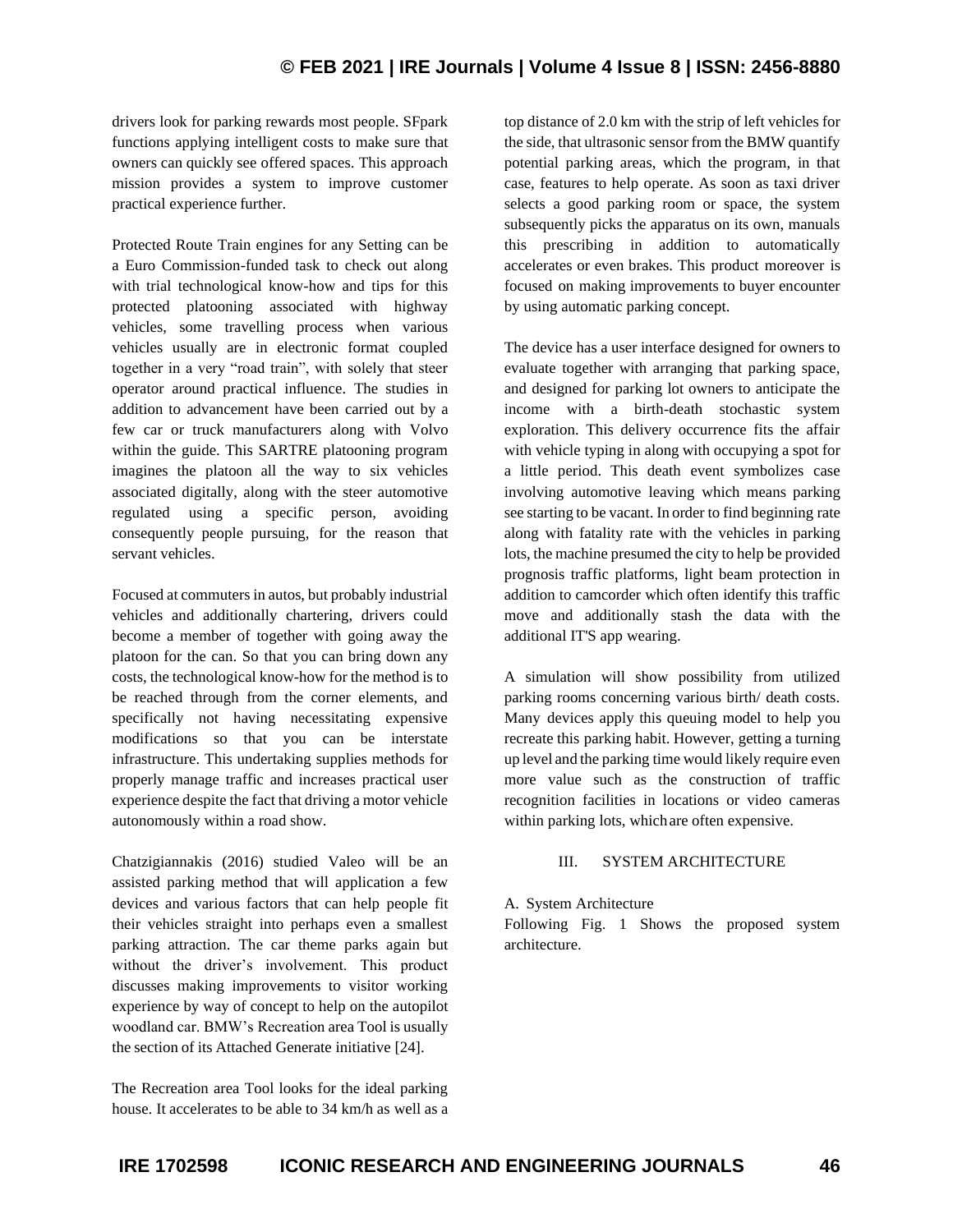

Fig 1. System Architecture

The system will require a Node MCU with various IR sensors attached to it. The IR sensors will determine the parking status. The microcontroller of the Node MCU is at Mega and to see the status of the parking in the parking lot we use the display unit for monitoring and an Android App. The parking lot setup (Node MCU and IR sensor) will be accessible to the server over Internet of things. The Android App will be used by users to check the parking status on their cell phones, and hence it will be the User interface of our project. The Node MCU is interfaced with the IR sensors to determine the parking status will be the hardware setup of the project. Hence the Node MCU becomes the hardware module of the system. Figure 1 shows the block diagram of the system.

The main components used for the implementation of the system are as follow:

- Arduino NodeMCU
- Wi-Fi Module ESP8266
- IR Sensor
- Servo Motor for elevator
- 5V Supply for NodeMCU
- 12 V Supply for Speed Motor and Controller

#### IV. CONCLUSION

In this paper, we have discussed about various parking and vehicle reservation system, for the management of the offstreet parking spots in consolidated cities. Various systems put the management of parking spots into a different perspective that goes over the simple automation of parking system through the use of advanced technological solutions, such as wireless networks and sensor communication. In fact, it is concerned with

- 1) The quality of life in modern cities, in terms of the amount of pollution and effects of the urban traffic congestion on the abilities of the drivers.
- 2) The quality of mobility in urban areas. On further modification, we are looking forward to implementing an intelligent parking assistant (IPA) architecture aims at overcoming current public parking management solutions. Future modifications the SPS system will include the following points:
- Considerations would be made about the evaluation of the revenue of the parking site.
- A module for the Smartphone App to navigate the users to the assigned parking spots using a vocal guide.
- A module to use Bluetooth technology to complete the check-in process.

#### **REFERENCES**

- [1] R. Yusnita, Fariza Norbaya, and Norazwinawati Basharuddin "Intelligent Systems for Car Parking with Image Processing".
- [2] L. Mainetti, L. Palano, L. Patrono, M. L. Stefanizzi, and R. Vergallo, Integration of RFID and WSN technologies in a smart parking system," in Proc. 22nd Int. Conf. Softw., Telecommun. Comput. Netw. (SoftCOM), 2014, pp. 104110.
- [3] Hamada R. H.Al-Absi, Justin Dinesh Daniel Devaraj, Patrick Sebastian, Yap Vooi Voon "A vision based car parking system"
- [4] A Cloud-Based Smart-Parking System Based on Internet-of-Things Technologies. Novomax (2013) [http://www.parkbysms.net/files/activities](http://www.parkbysms.net/files/activities%20on%20implementation.pdf) [on](http://www.parkbysms.net/files/activities%20on%20implementation.pdf) [implementation.pdf](http://www.parkbysms.net/files/activities%20on%20implementation.pdf)
- [5] Parkmobile (2013) <http://parkmobile.com.au/>